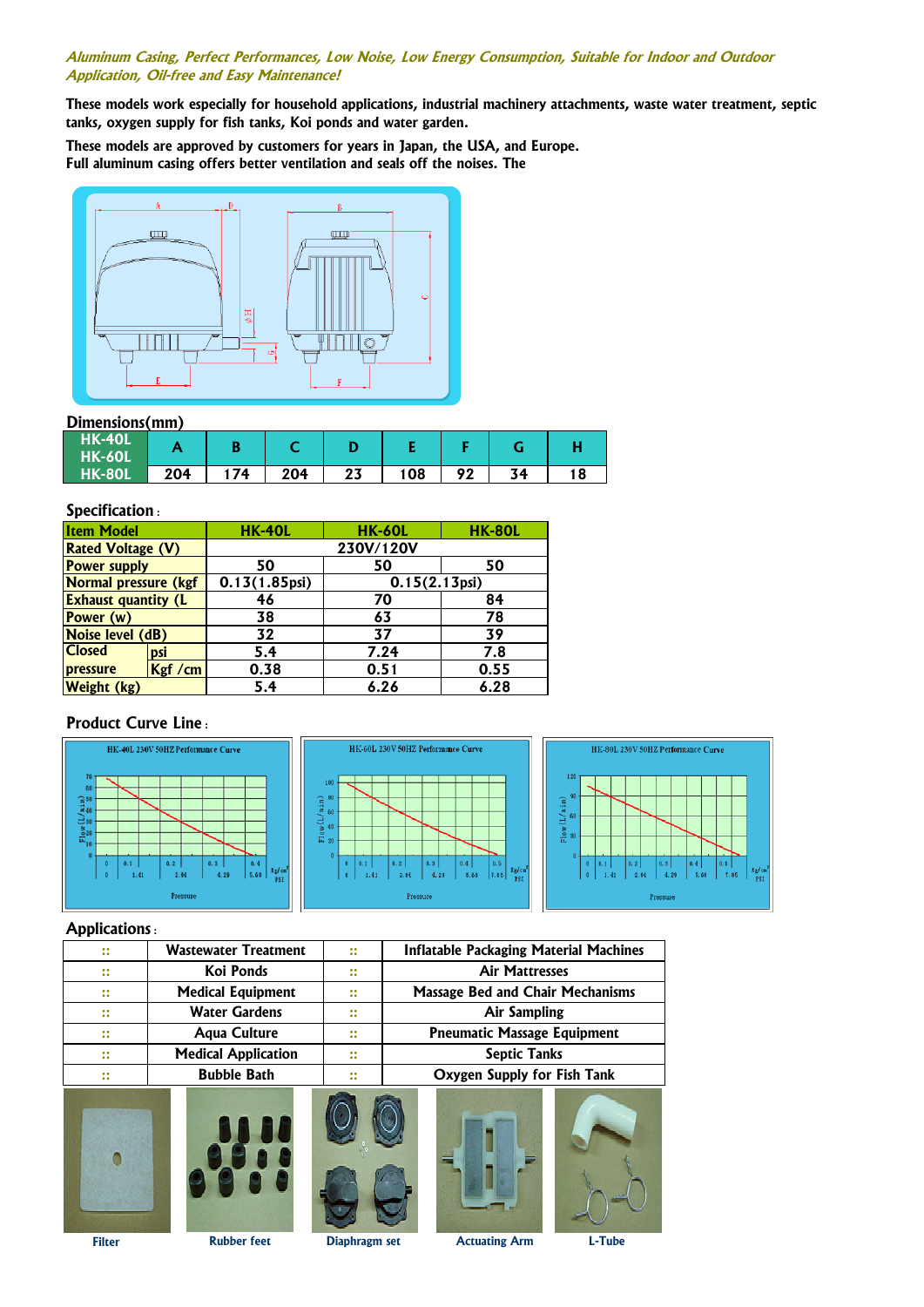# **Air Pumps**

## Aluminum Casing, Perfect Performances, Low Noise, Low Energy Consumption, Suitable for Indoor and Outdoor **Application, Oil-free and Easy Maintenance!**

These models work especially for household applications, industrial machinery attachments, waste water treatment, septic tanks, oxygen supply for fish tanks, Koi ponds and water garden.

These models are approved by customers for years in Japan, the USA, and Europe. Full aluminum casing offers better ventilation and seals off the noises.



### Specification:

| <b>Item Model</b>           |         | <b>HK - 120 L</b>  | <b>HK-100L</b>     |  |  |
|-----------------------------|---------|--------------------|--------------------|--|--|
| <b>Rated Voltage (V)</b>    |         | AC115*/AC230^      | AC115*/AC230^      |  |  |
| <b>Power supply</b>         |         | 50                 | 50                 |  |  |
| <b>Normal pressure (kgf</b> |         | $0.20$ (2.845 psi) | $0.20$ (2.845 psi) |  |  |
| Exhaust quantity (L/min)    |         | 125                | 108                |  |  |
| Power (w)                   |         | 130                | 98                 |  |  |
| Noise level (dB)            |         | 42                 | 41                 |  |  |
| <b>Closed</b><br>psi        |         | 7.25               | 8.25               |  |  |
| pressure                    | Kgf /cm | 0.51               | 0.58               |  |  |
| <b>Weight (kg)</b>          |         | 8.9                | 8.9                |  |  |

## **Product Curve Line:**



### **Applications:**

| ∷                       | <b>Wastewater Treatment</b> | $\ddot{\cdot}$ | <b>Inflatable Packaging Material Machines</b> |  |  |
|-------------------------|-----------------------------|----------------|-----------------------------------------------|--|--|
| ∷                       | Koi Ponds                   | 8              | <b>Air Mattresses</b>                         |  |  |
| ∷                       | <b>Medical Equipment</b>    | 44             | <b>Massage Bed and Chair Mechanisms</b>       |  |  |
| $\dddot{\phantom{0}}$   | <b>Water Gardens</b>        | $\mathbf{::}$  | <b>Air Sampling</b>                           |  |  |
| $\ddot{\phantom{a}}$    | <b>Aqua Culture</b>         | $\mathbb{R}^2$ | <b>Pneumatic Massage Equipment</b>            |  |  |
| $\mathbf{::}$           | <b>Medical Application</b>  | $\mathbf{::}$  | <b>Septic Tanks</b>                           |  |  |
| <b>Bubble Bath</b><br>∷ |                             | ∷              | Oxygen Supply for Fish Tank                   |  |  |
|                         |                             |                |                                               |  |  |



**Filter** 









**Rubber feet** 

Diaphragm set

**Actuating Arm** 

L-Tube

**Discription and Dimensions:** These models designed for large functioning capacities, such as waste water treatment, septic tanks, and oxygen supply.

The electromagnets are loaded with thermal protection device and security stoppers, which make sure of safe operation.

Full aluminum casing offers better ventilation and seals off the noises. With no sliding parts, Our linear diaphragm air pumps provide the lubricant free linear motion and deliver smooth and clean airflow. We offer a full range of linear diaphragm air pumps providing solutions to meet a broad range of requirements in medical, aqua culture, water gardens and waste water treatment.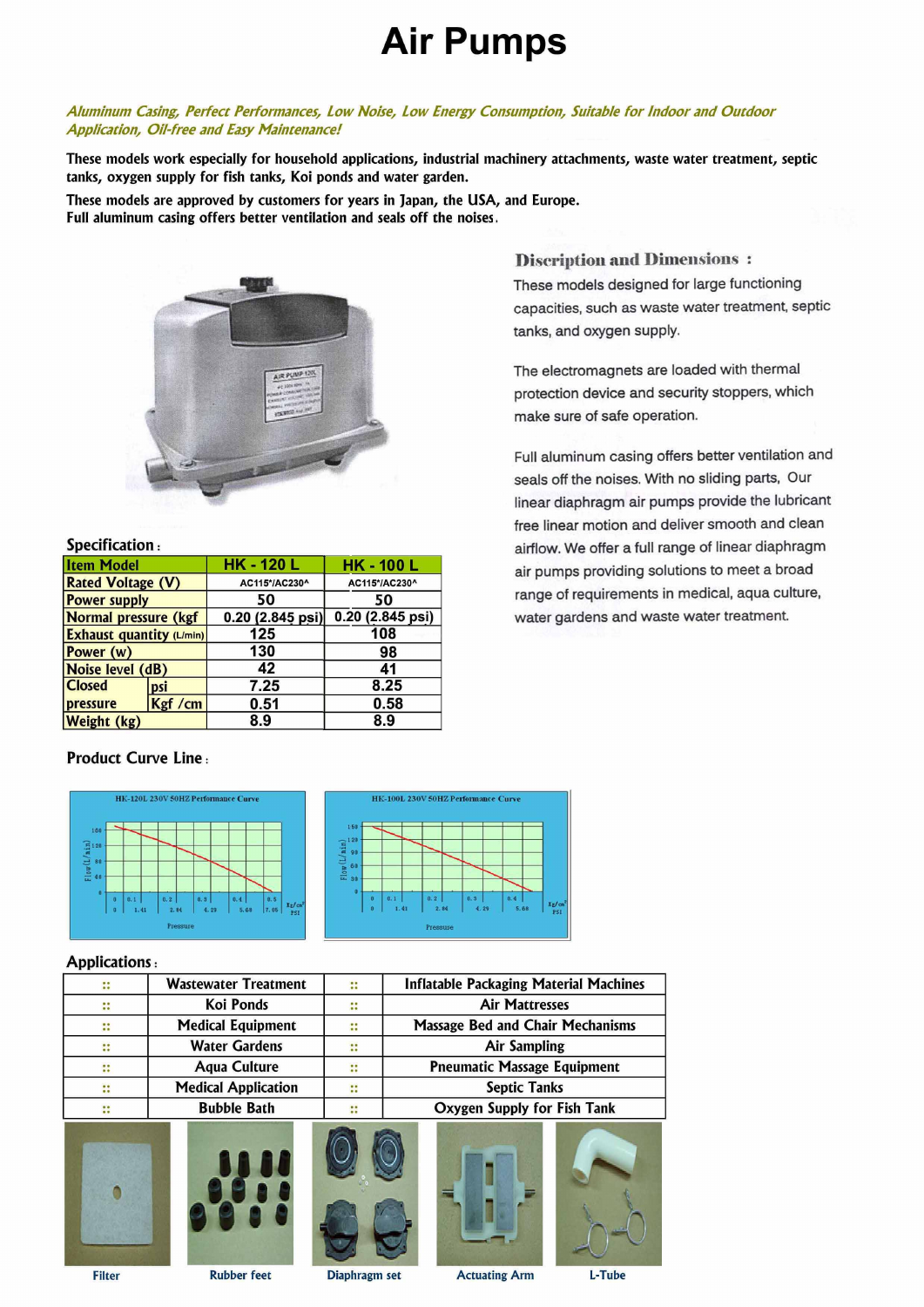# HK-150L.200L.250L



# Linear Diaphragm Air Pump

# Discription and Dimensions :

Aluminum Casing, Perfect Performances, Low Noise, Low Energy Consumption, Suitable for Indoor and Outdoor Application, Oil-free and Easy Maintenance! Thermal Protection Device and Security Stoppers loaded in each These models designed for large functioning capacities, such as waste water treatment, septic tanks, and oxygen supply.

The electromagnets are loaded with thermal protection device and security stoppers, which make sure of safe operation

Full aluminum casing offers better ventilation and seals off the noises. With no sliding parts, HAKKO linear diaphragm air pumps provide the lubricant free linear motion and deliver smooth and clean airflow. We offer a full range of linear diaphragm air pumps providing solutions to meet a broad range of requirements in medical, aqua culture, water gardens and waste water treatment.





# **Specification**

|                                               |                     | <b>HK-150L</b>   | <b>HK-200L</b> | <b>HK-250L</b> |  |  |
|-----------------------------------------------|---------------------|------------------|----------------|----------------|--|--|
| Rated Voltage (V)                             |                     | 120V/220V/230V   |                |                |  |  |
| Power supply frequency (Hz)                   |                     | 50/60            |                |                |  |  |
| Normal pressure (kgf /cm <sup>2</sup> )/(psi) |                     | $0.20$ (2.85psi) |                |                |  |  |
| Exhaust quantity (L/min)/(cfm)                |                     | 150              | 200            | 250            |  |  |
| Power (w)<br>Noise level (dB)                 |                     | 160              | 175            | 230            |  |  |
|                                               |                     | 50               | 51             | 52             |  |  |
| Closed pressure                               | psi                 | 5.1              | 5.6            | 6.11           |  |  |
|                                               | Kaf/cm <sup>2</sup> | 0.4              | 0.44           | 0.48           |  |  |
| Weight (kg)                                   |                     |                  | 15.1           |                |  |  |